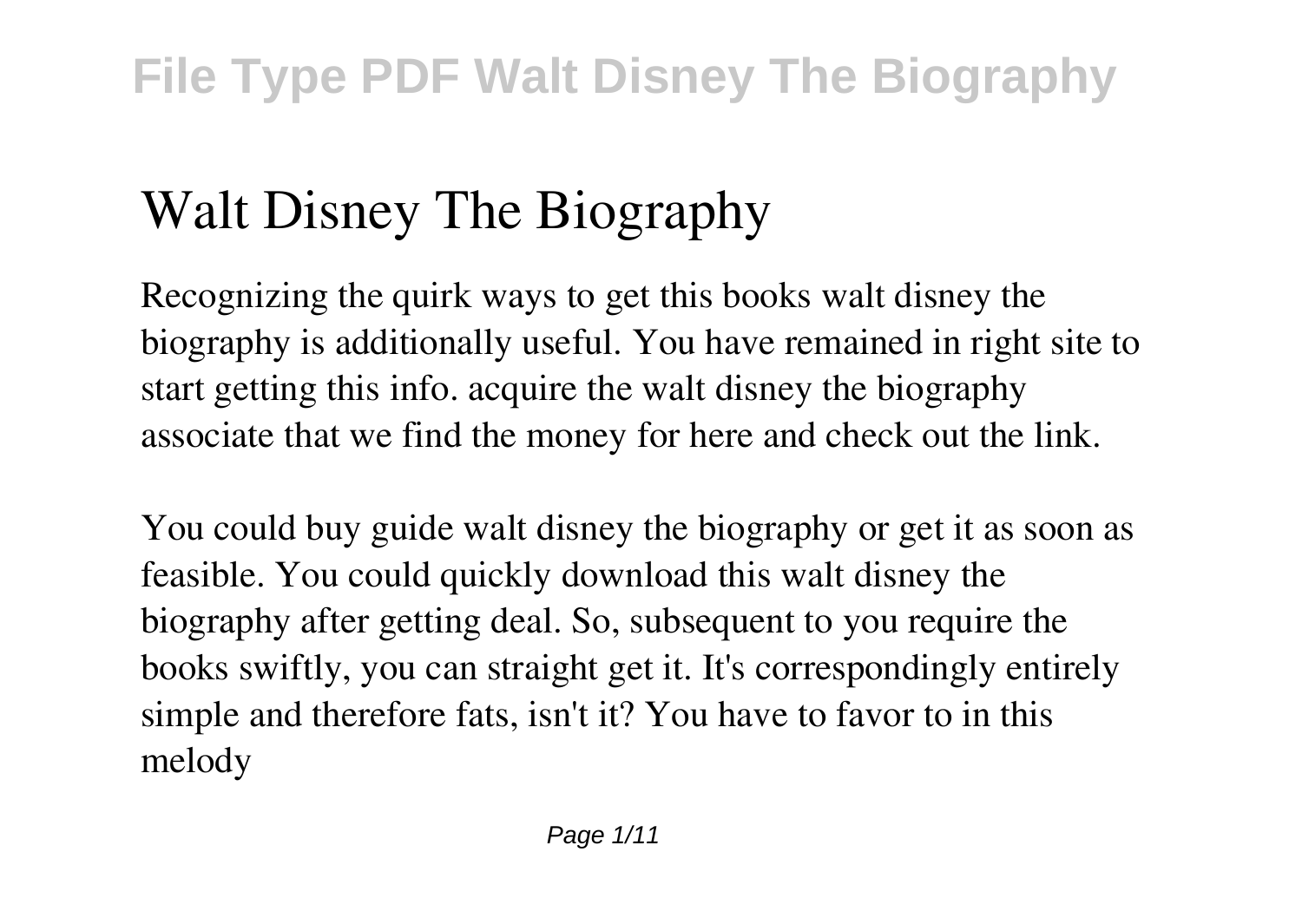### Walt Disney The Biography

A few other of Disney's most famous movies include: Pinocchio (1940) Fantasia (1940) Dumbo (1941) Bambi (1942) Cinderella (1950) Treasure Island (1950) Alice in Wonderland (1951) Peter Pan (1953) Lady and the Tramp (1955) Sleeping Beauty (1959)

### Walt Disney - Quotes, Frozen & Pictures - Biography Walter Elias Disney (/ [d][zni /; December 5, 1901 [] December 15, 1966) was an American entrepreneur, animator, writer, voice actor and film producer. A pioneer of the American animation industry, he introduced several developments in the production of cartoons.

### Walt Disney - Wikipedia

This excellent biography showcases just what a true icon Walt Page 2/11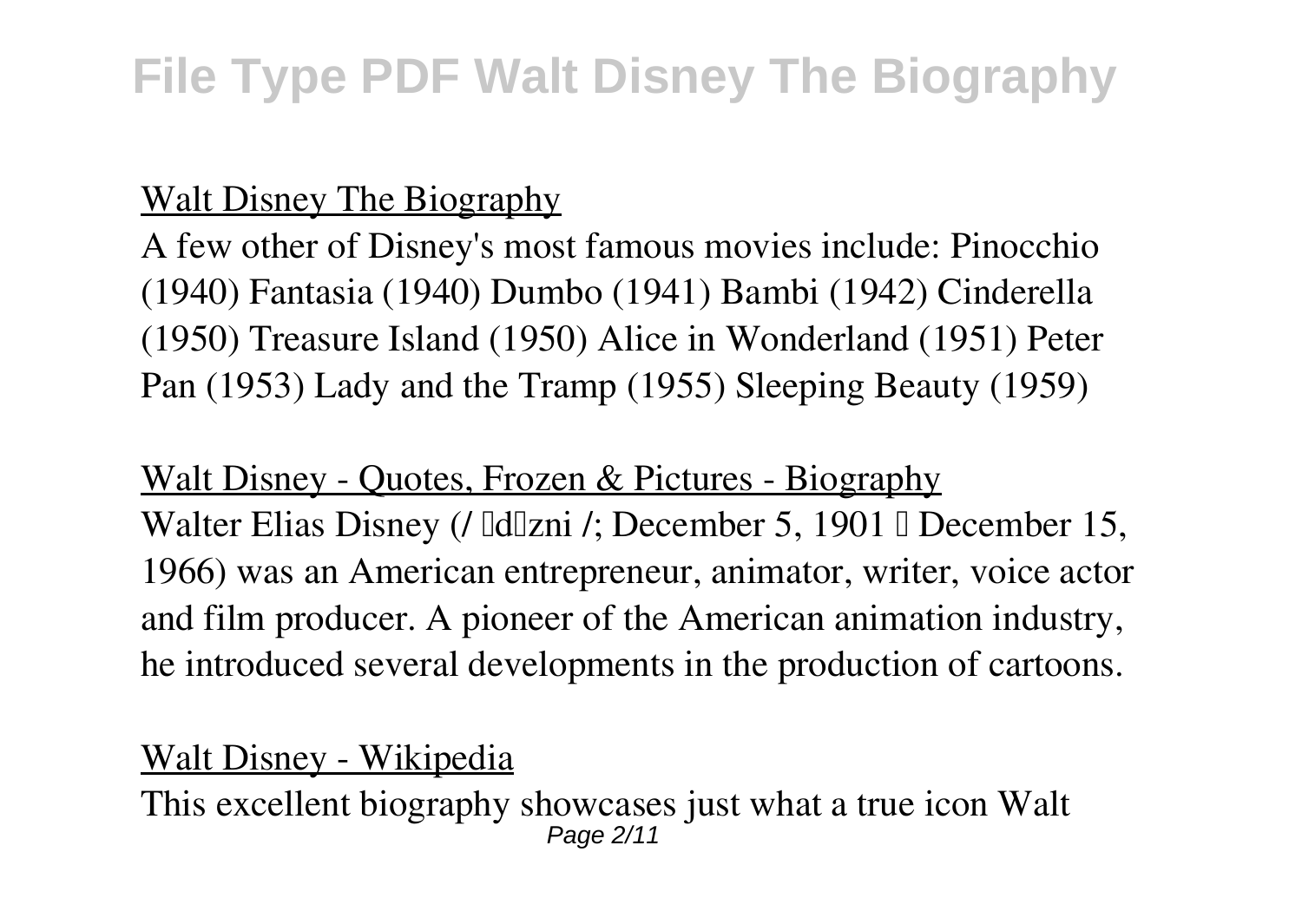Disney was. He produced the first cartoon with sound,the first cartoon in colour and the first feature length animated movie with 'Snow White'. He had the vision to create Disneyland and who knows what else he would have achieved if he had lived longer.

Walt Disney: The Biography: Amazon.co.uk: Gabler, Neal: Books Walt Disney , in full Walter Elias Disney, (born December 5, 1901, Chicago, Illinois, U.S. Idied December 15, 1966, Los Angeles, California), American motion-picture and television producer and showman, famous as a pioneer of animated cartoon films and as the creator of such cartoon characters as Mickey Mouse and Donald Duck.

Walt Disney | Biography, Movies, & Facts | Britannica Page 3/11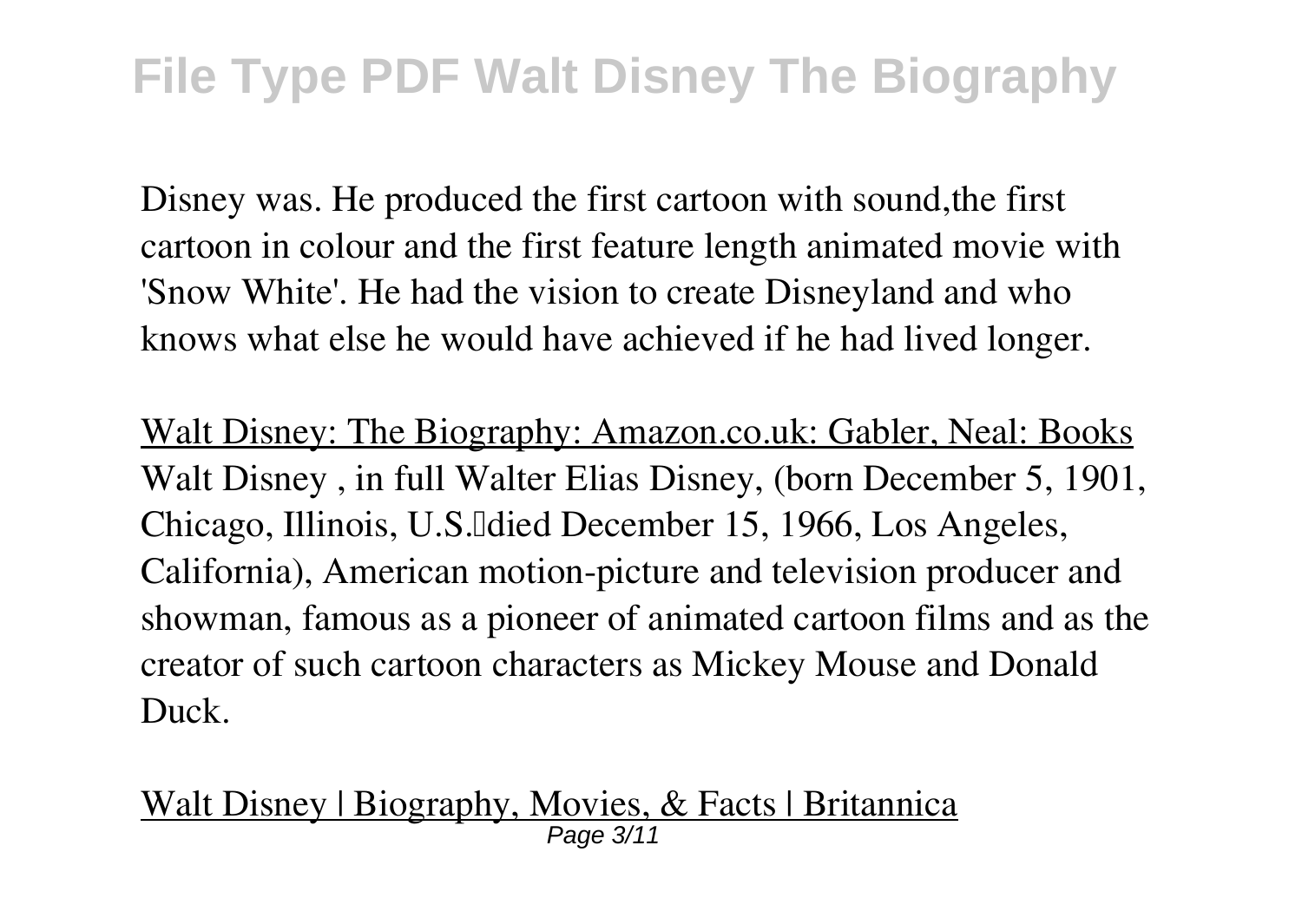Walter Elias IWalt Disney was born on December 5, 1901, in the Hermosa section of Chicago, Illinois. He lived most of his childhood in Marceline, Missouri, where he began drawing, painting and selling pictures to neighbors and family friends. Walt Disneylls father was Elias Disney, an Irish-Canadian.

## Walt Disney Biography I (THE TRUE STORY) | Goodread Biography

Mini Bio (1) Walter Elias Disney was born on December 5, 1901 in Chicago, Illinois, the son of Flora Disney (née Call) and Elias Disney, a Canadian-born farmer and businessperson. He had Irish, German, and English ancestry. Walt moved with his parents to Kansas City at age seven, where he spent the majority of his childhood.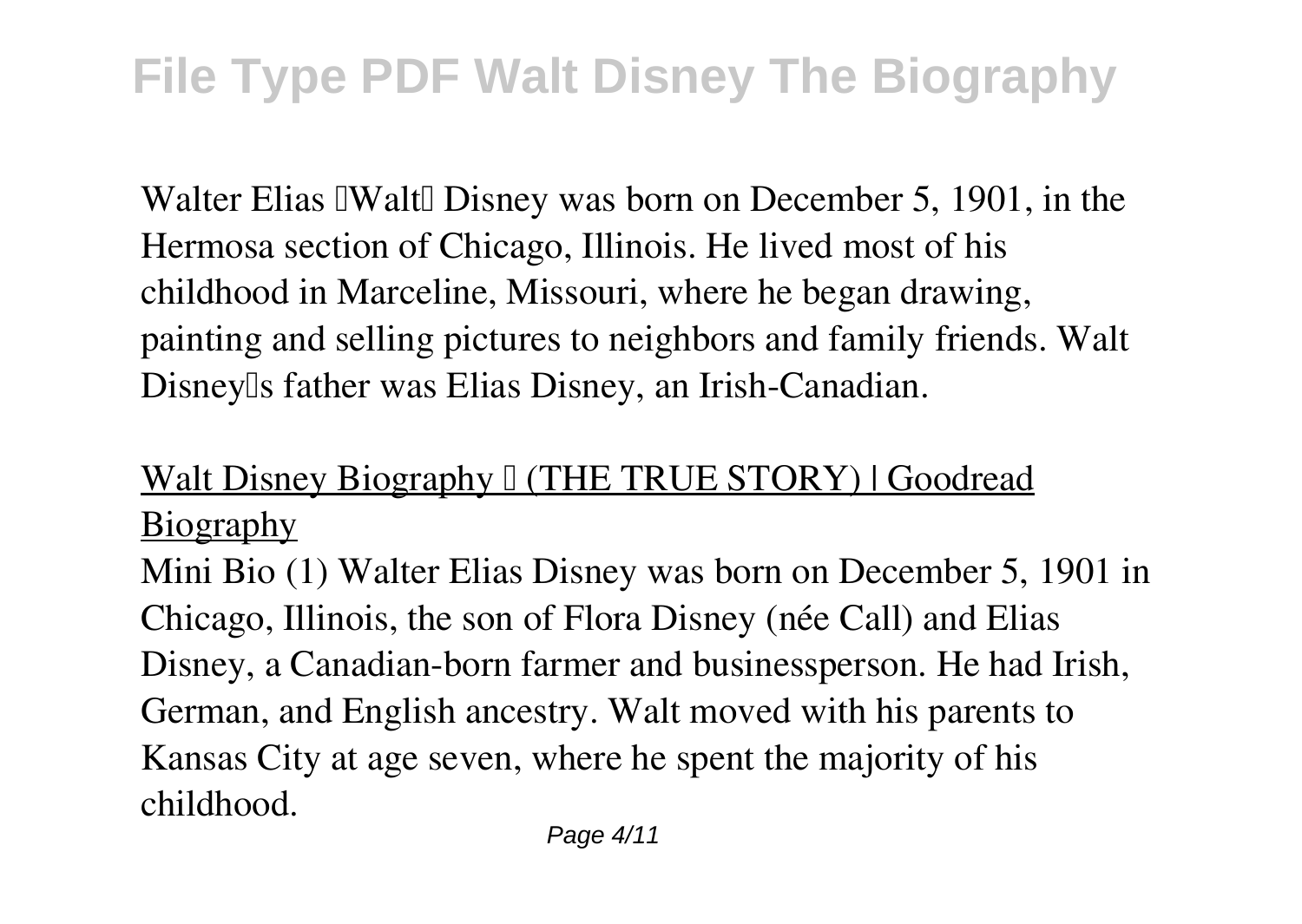### Walt Disney - Biography - IMDb

Walter Elias Disney was born in Chicago, Illinois on December 5, 1901. When he was four years old his parents, Elias and Flora, moved the family to a farm in Marceline, Missouri. Walt enjoyed living on the farm with his three older brothers (Herbert, Raymond, and Roy) and his younger sister (Ruth).

### Biography for Kids: Walt Disney - Ducksters

Walt Disney The Biography  $\mathbb I$  Top 5 Takeaways 1. Disney  $\mathbb I$  s passion for an excellent customer experience. Disney<sup>[]</sup>s original passion wasn<sup>th</sup> for customers as people (in fact it<sup>t</sup>s clear from the book that he wasn<sup>[1]</sup>t a <sup>[</sup>people person<sup>[1]</sup> at all].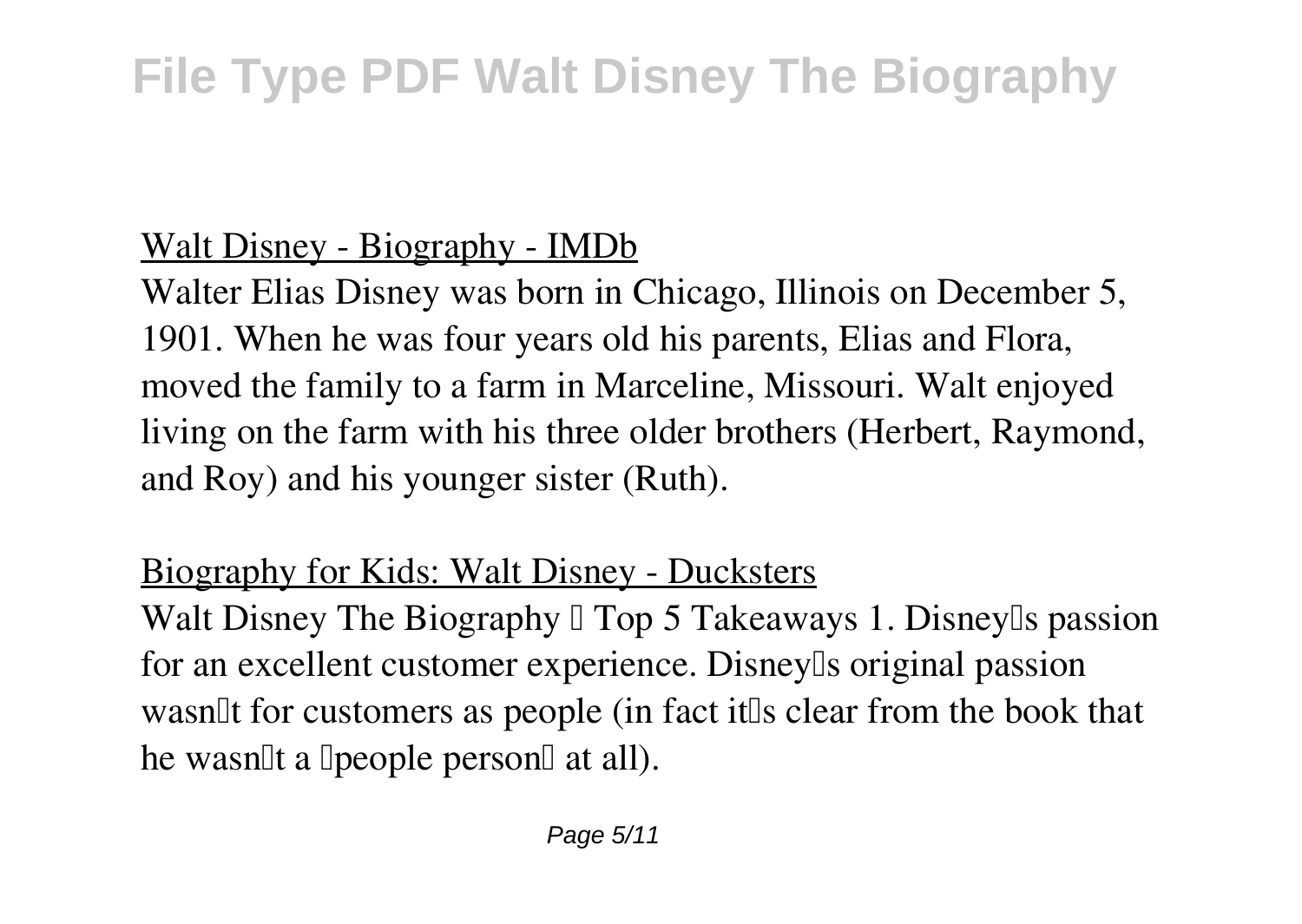### Walt Disney The Biography | Book Review | Customer Thermometer

Walt Disney's Rocky Road to Success Disney had a strained relationship with his father. Born in Chicago in 1901 and raised in Missouri, Disney was the... His first cartoon business went bankrupt. When he returned home from war, Disney became an apprentice at a Kansas City... Disney had a nervous ...

Walt Disney's Rocky Road to Success - Biography Walt Disney is a famous American artist, director, producer and creator of a series of full-length animated films that won him worldwide fame. He is a Doctor of Fine Arts, a winner of 7 Emmy Awards, 22 Academy Awards (Oscars), and Cecil B. DeMille Award.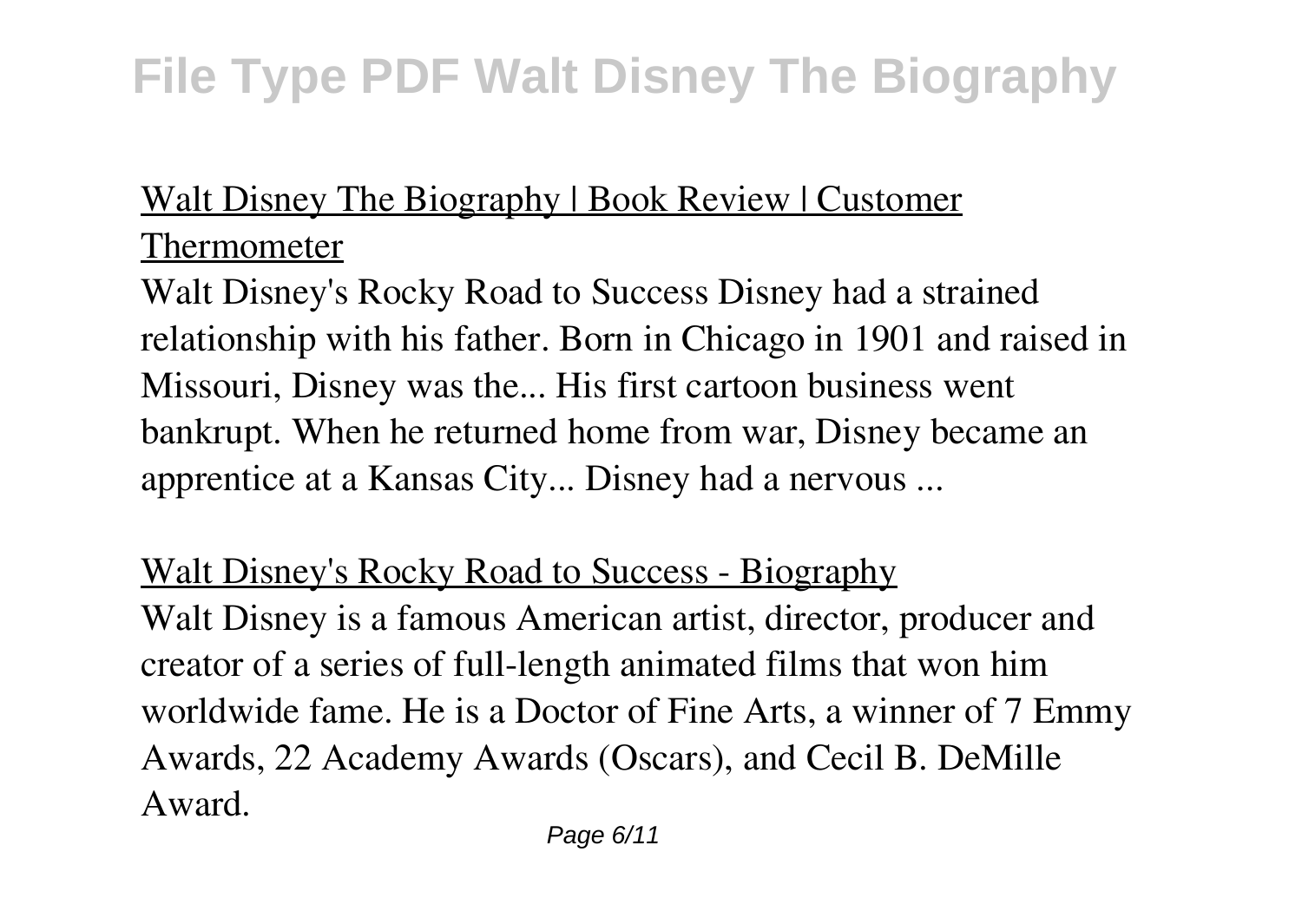Walt Disney Biography: The Man Who Believed in Dreams ... The Walt Disney Company, commonly known as Disney  $( \int \mathbb{d} \mathbb{d} \mathbb{d} x)$  n i /), is an American diversified multinational mass media and entertainment conglomerate headquartered at the Walt Disney Studios complex in Burbank, California.. Disney was originally founded on October 16, 1923, by brothers Walt and Roy O. Disney as the Disney Brothers Cartoon Studio; it also operated under the names The Walt ...

#### The Walt Disney Company - Wikipedia

Walt Disney Biography Walt Disney (1901  $\parallel$  1966) was a film producer, media magnate and co-founder of the Walt Disney Company. He was an iconic figure in the Twentieth Century media Page 7/11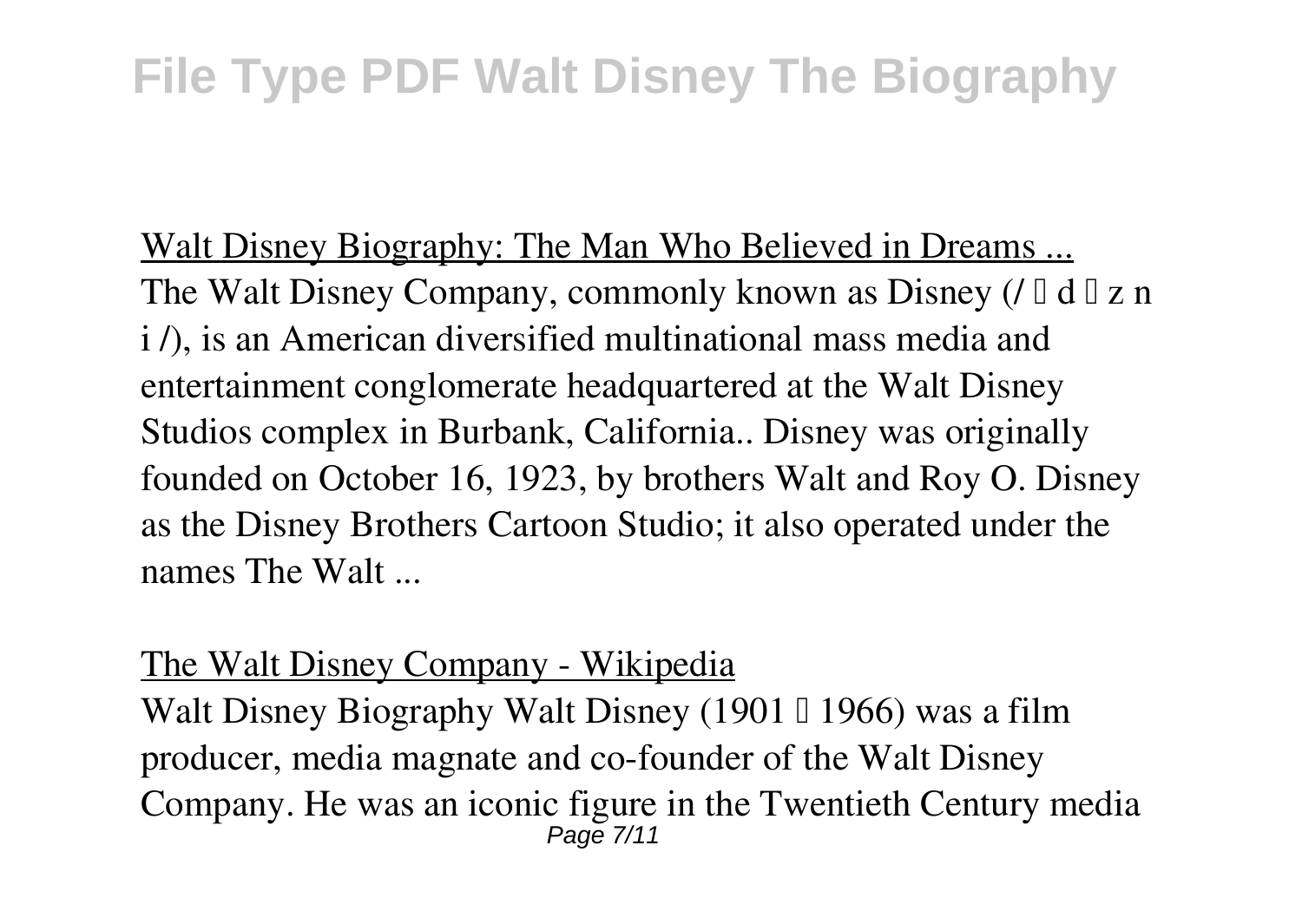and entertainment industry, helping to produce many films.

### Walt Disney Biography | Biography Online

Walt Disney is one of the few men who unquestionably changed our culture. And Neal Gabler is the first author to have had complete access to the Disney Archives, enabling him to write the definitive biography of this remarkable man.

Walt Disney: The Biography: Gabler, Neal: 9781845136741 ... Walt Disney was a dreamer. The difference to many is he set out to make his dreams come true. And we in turn can enjoy many of them on the silver screen, in ...

An animated Biography of the inspiring Walt Disney - YouTube Page 8/11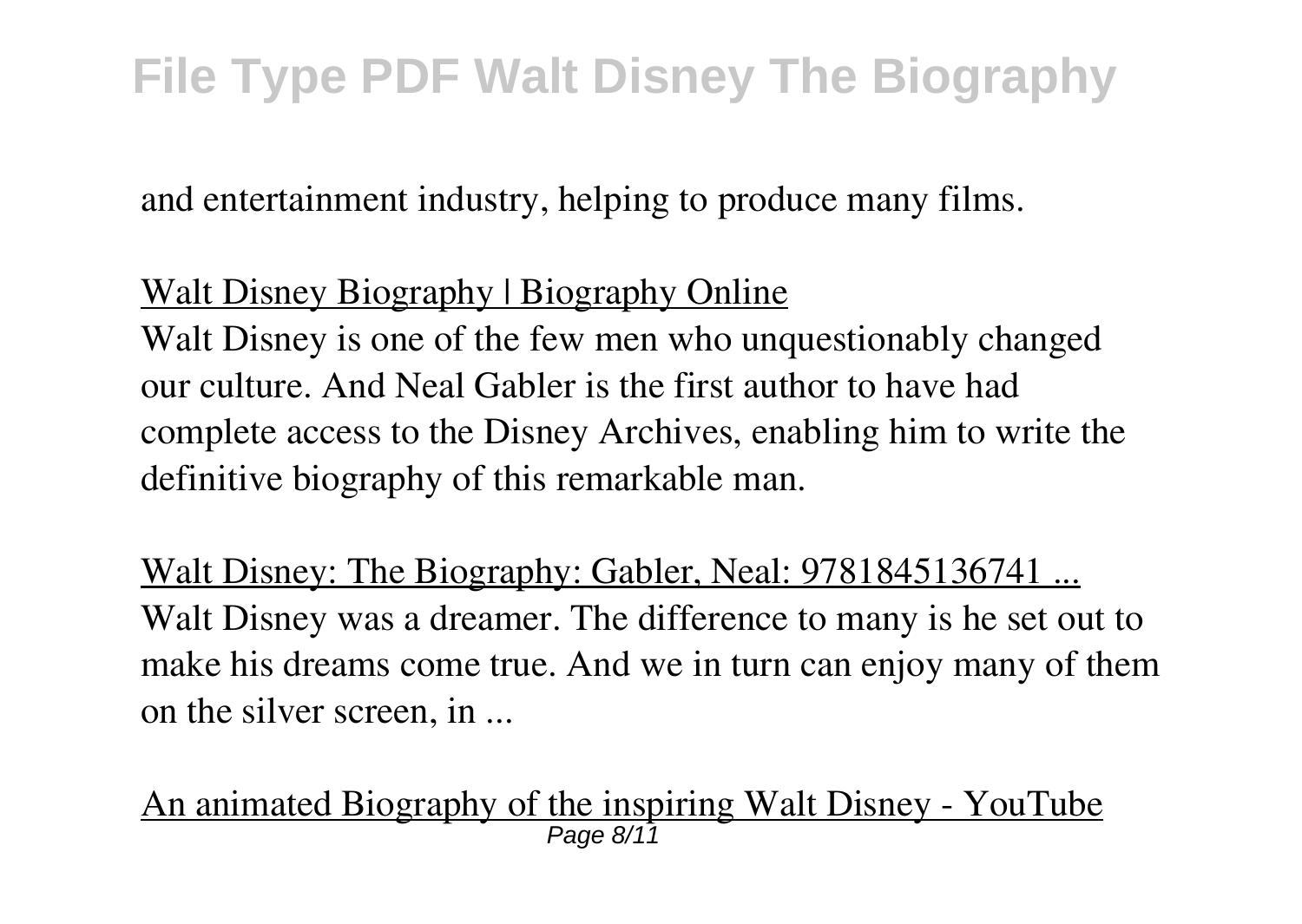Walter Elias IWalt Disney was born on December 5, 1901, in Hermosa, Chicago, Illinois. He was one of five children of Irish-Canadian father, Elias Disney, and German-American mother, Flora Call Disney. Young Walt spent most of his childhood in Marceline, Missouri. He began drawing and selling his works to neighbors.

Walt Disney Facts, Worksheets, Biography, Life & Death For ... IWalt Disney: The Triumph of the American Imagination I by Neal Gabler was published in 2006 and won the Los Angeles Times Book Prize for Biography. Gabler is an author, journalist and former film critic whose previous books include a biography of Barbra Streisand and a behind-the-scenes look at Hollywood.

Walt Disney: The Triumph of the American Imagination by ... Page 9/11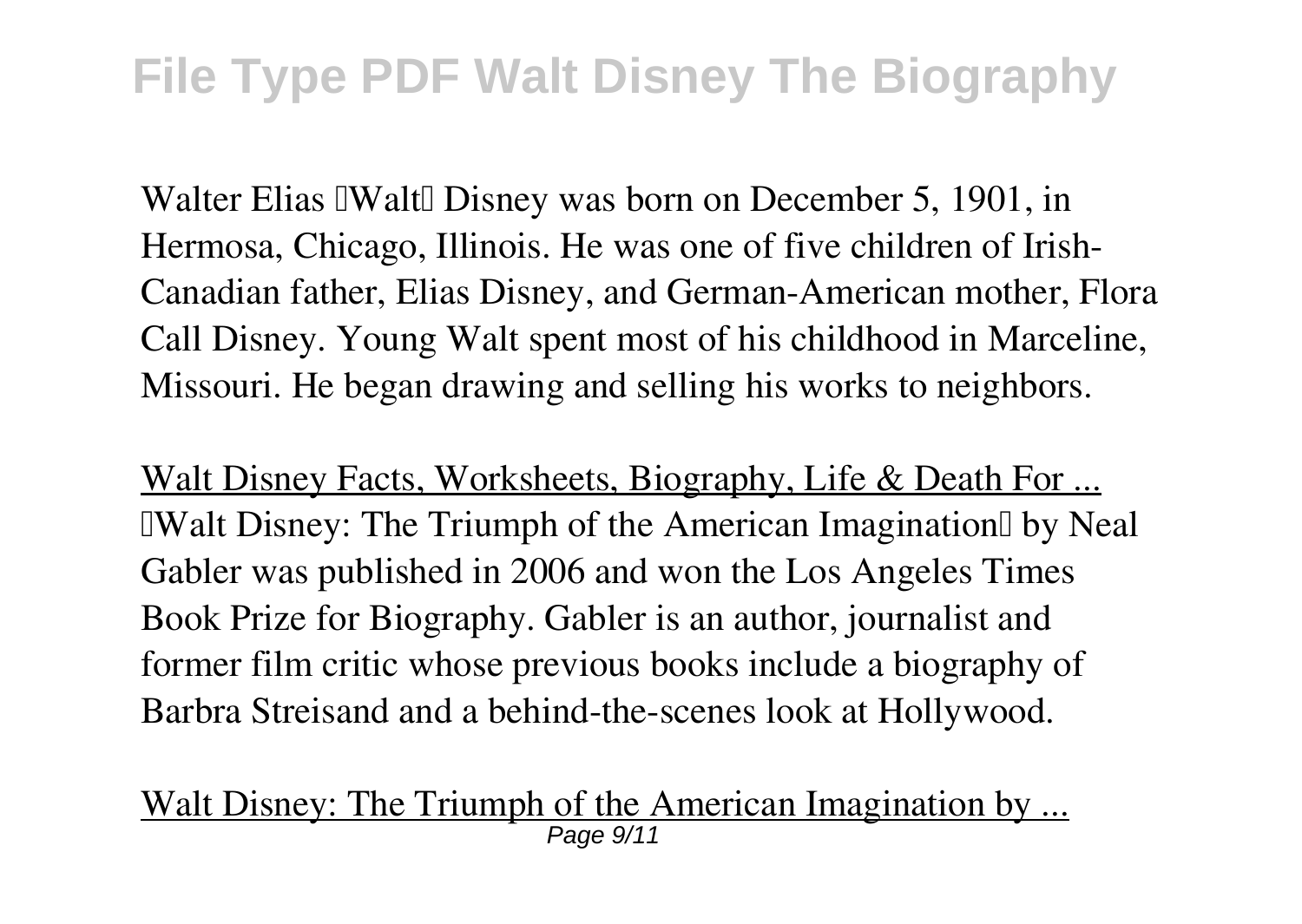Walter Elias Disney was born on December 5, 1901 in Chicago, Illinois, the son of Flora Disney (née Call) and Elias Disney, a Canadian-born farmer and businessperson. He had Irish, German, and English ancestry. Walt moved with his parents to Kansas City at age seven, where he spent the majority of his childhood.

### Walt Disney - IMDb

Both Disneyland and Walt Disney World (and now other Disney theme parks) are famous for their design, level of detail, being very clean, and animatronics. Death and legacy. On December 15, 1966, Disney died of lung cancer in Burbank, California at the age of 65. His movies and theme parks are still enjoyed by millions of people.